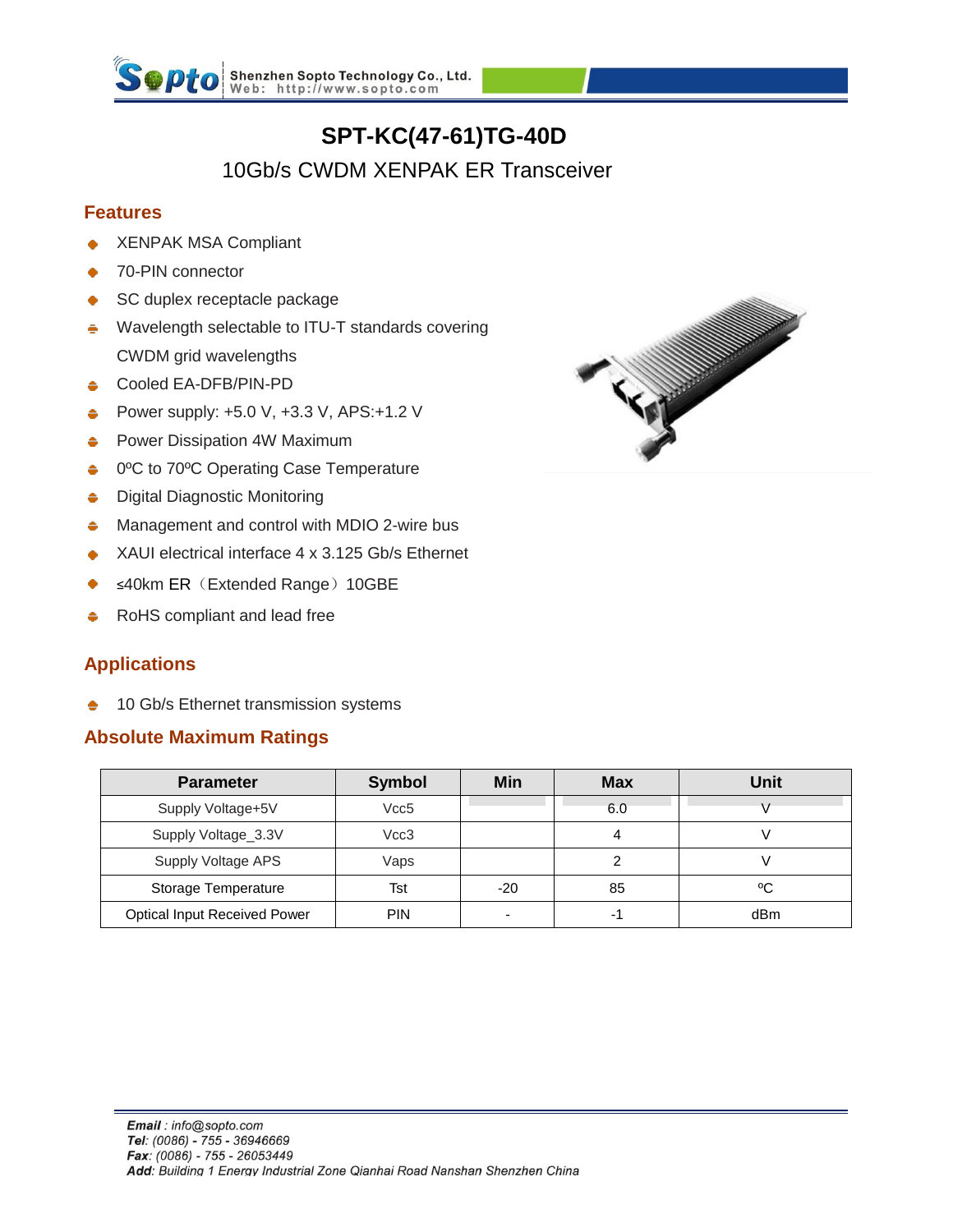

## **Operating Conditions**

| <b>Parameter</b>           | <b>Symbol</b>    | <b>Min</b> | <b>Typical</b> | <b>Max</b> | <b>Unit</b>    |
|----------------------------|------------------|------------|----------------|------------|----------------|
| Operating Case temperature | Tca              | 0          |                | 70         | °C             |
| Supply Voltage+5V          | Vcc <sub>5</sub> | 4.75       | 5              | 5.25       |                |
| Supply Current+5V          | lcc5             |            |                | 500        | mA             |
| Supply Voltage_3.3V        | VCC <sub>3</sub> | 3.14       | 3.3            | 3.47       |                |
| Supply Current+3.3V        | lcc3             |            |                | 1000       | m <sub>A</sub> |
| Supply Voltage APS         | Vaps             | 1.14       | 1.2            | 1.26       |                |
| <b>Supply Current APS</b>  | laps             |            |                | 1100       | mA             |
| Module Power Dissipation   | Pm               | ٠          |                | 4          | W              |

# **Transmitter Specifications – Optical**

| <b>Parameter</b>                  | <b>Symbol</b>          | <b>Min</b> | <b>Typical</b>         | <b>Max</b>     | <b>Unit</b> |  |
|-----------------------------------|------------------------|------------|------------------------|----------------|-------------|--|
| Center Wavelength                 | $\lfloor c \rfloor$    | 1464.5     |                        | 1617.5         | nm          |  |
| Center wavelength stability       | ⊗LD                    | $\Box 6.5$ | $\mathsf{L}\mathsf{c}$ | 6.5            | nm          |  |
| <b>Optical Transmit Power</b>     | Po                     | -1         |                        | $\overline{2}$ | dBm         |  |
| Optical Transmit Power (disabled) | Ptx-dis                |            |                        | -40            | dBm         |  |
| <b>Extinction Ratio</b>           | ER.                    | 9          |                        |                | dB          |  |
| Side Mode Suppression Ratio       | <b>SMSR</b>            | 30         |                        |                | dB          |  |
| Eye Mask                          | IEEE 802.3ae Compliant |            |                        |                |             |  |

### **Transmitter Specifications – Electrical**

| <b>Parameter</b>              | <b>Symbol</b> | Min | <b>Typical</b> | <b>Max</b>               | Unit        |
|-------------------------------|---------------|-----|----------------|--------------------------|-------------|
| Data Rate (TXLINE0-3)         | TX-xaui       |     | 3125           | $\overline{\phantom{0}}$ | <b>Mbps</b> |
| Differential impedance        | Ζo            | 80  | 100            | 120                      | Ω           |
| Differential Input Amplitude  | Vin P-P       | 160 | $\overline{a}$ | 2000                     | mVpp        |
| Input Rise/Fall               | TR / TF       | 60  |                | 130                      | ps          |
| Differential Impedance of Zin | Zin           |     | 100            | -                        | ohm         |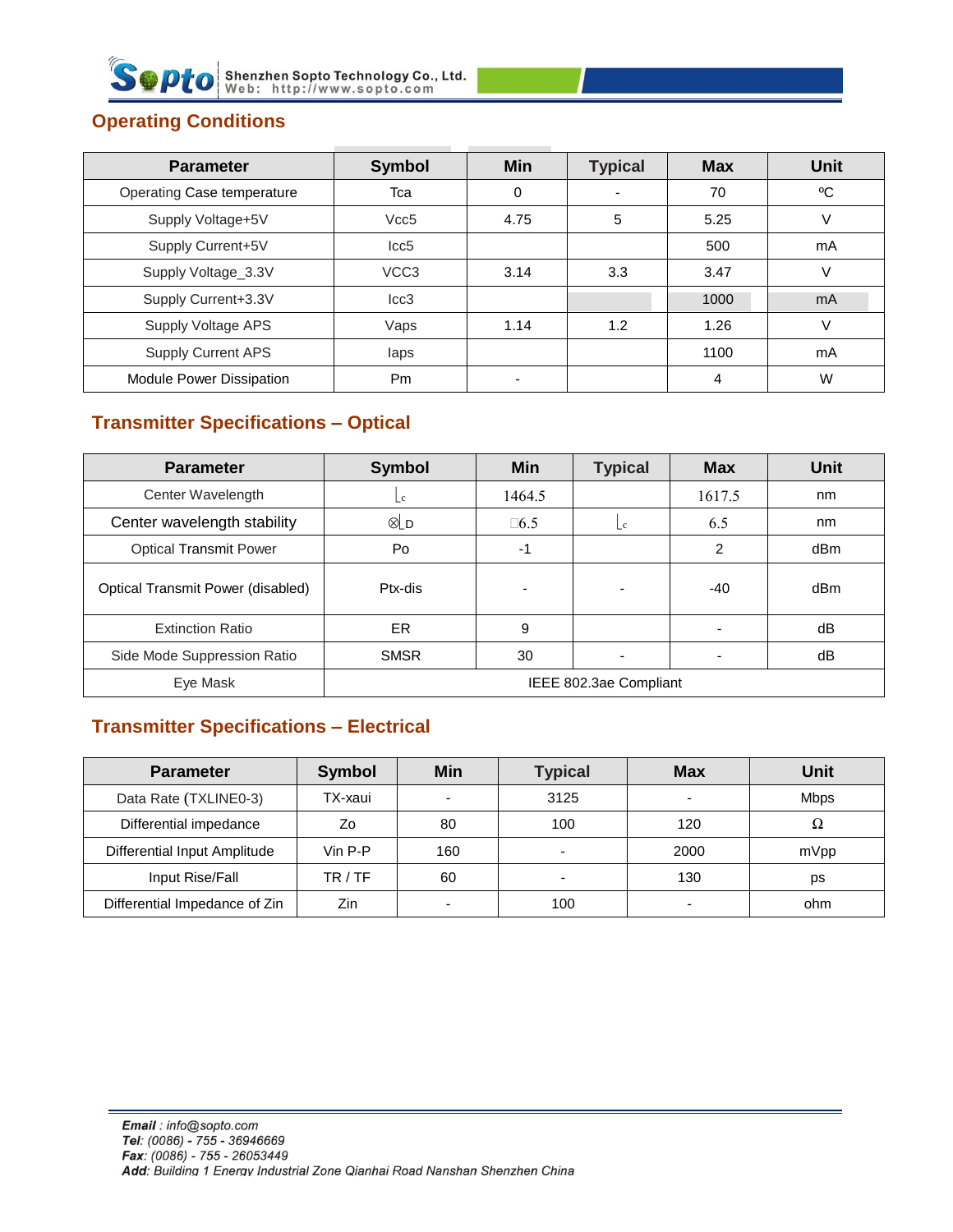

| <b>Parameter</b>           | <b>Symbol</b> | Min   | <b>Typical</b>           | <b>Max</b>               | Unit |
|----------------------------|---------------|-------|--------------------------|--------------------------|------|
| Received power             | Rpo           | $-15$ | $\overline{\phantom{0}}$ | -3                       | dBm  |
| Maximum Input Power        | RX-overload   | -3    | $\overline{\phantom{0}}$ | $\overline{\phantom{0}}$ | dBm  |
| Input Operating Wavelength |               | 1260  |                          | 1565                     | nm   |
| Reflectance                | Rrx           |       |                          | $-27$                    | dB   |

### **Receiver Specifications – Electrical**

| <b>Parameter</b>               | <b>Symbol</b> | Min                      | <b>Typical</b>           | <b>Max</b>               | Unit        |
|--------------------------------|---------------|--------------------------|--------------------------|--------------------------|-------------|
| Data Rate (TXLINE0-3)          | RX-xaui       |                          | 3125                     |                          | <b>Mbps</b> |
| <b>Supply Voltage</b>          | VccRX         | 3.13                     | 3.3                      | 3.47                     |             |
| Differential Output Amplitude  | Vout P-P      | 800                      | $\overline{\phantom{a}}$ | 1600                     | mV          |
| Rise/Fall Time                 | Tr / Tf       | 50                       | $\overline{\phantom{a}}$ | 90                       | ps          |
| Differential Impedance of Zout | Zout          | $\overline{\phantom{0}}$ | 100                      | $\overline{\phantom{0}}$ | ohm         |

### **Signal Specifications – Electrical**

| <b>Parameter</b>                   | <b>Symbol</b> | <b>Min</b>               | <b>Typ</b>               | <b>Max</b>     | <b>Units</b> |  |  |
|------------------------------------|---------------|--------------------------|--------------------------|----------------|--------------|--|--|
| 1.2 V CMOS                         |               |                          |                          |                |              |  |  |
| Input High Voltage                 | VIL(MAX)      | $\blacksquare$           |                          | 0.36           | V            |  |  |
| Input Low Voltage                  | VIH(MIN)      | 0.84                     | $\overline{\phantom{0}}$ | 1.25           | V            |  |  |
| Capacitance                        |               | $\overline{\phantom{a}}$ | ٠                        | 320            | pF           |  |  |
| Pull Up Resistance                 | Rpull         | 10k                      |                          | 22k            | ohm          |  |  |
|                                    |               | MDIO I/O                 |                          |                |              |  |  |
| Output Low Voltage                 | <b>VOL</b>    | $-0.3$                   |                          | 0.2            | V            |  |  |
| <b>Output Low Current</b>          | IOL.          | $\overline{\phantom{a}}$ |                          | 4              | mA           |  |  |
| Input High Voltage                 | <b>VIH</b>    | 0.84                     |                          | 1.5            | V            |  |  |
| Input Low Voltage                  | <b>VIL</b>    | $-0.3$                   |                          | 0.36           | V            |  |  |
| Pull-up Supply Voltage             | <b>VPULL</b>  | 1.14                     | 1.2                      | 1.26           |              |  |  |
| Input Capacitance                  | <b>CIN</b>    | $\overline{\phantom{a}}$ |                          | 10             | Pf           |  |  |
| Load Capacitance                   | <b>CLOD</b>   | ٠                        |                          | 470            | Pf           |  |  |
| <b>External Pull-up Resistance</b> | <b>EPULL</b>  | 200                      |                          | $\overline{a}$ | Ohm          |  |  |

### **Table 3: Digital Diagnostic Monitoring Accuracy**

| <b>Parameter</b>    | <b>Accuracy</b> | Unit       |
|---------------------|-----------------|------------|
| Temperature         | ± 5             | $\sim$     |
| <b>Bias Current</b> | $\pm$ 10        | %          |
| <b>TX Power</b>     | $\pm$ 3         | <b>DBm</b> |
| <b>RX Power</b>     | $\pm$ 3         | <b>DBm</b> |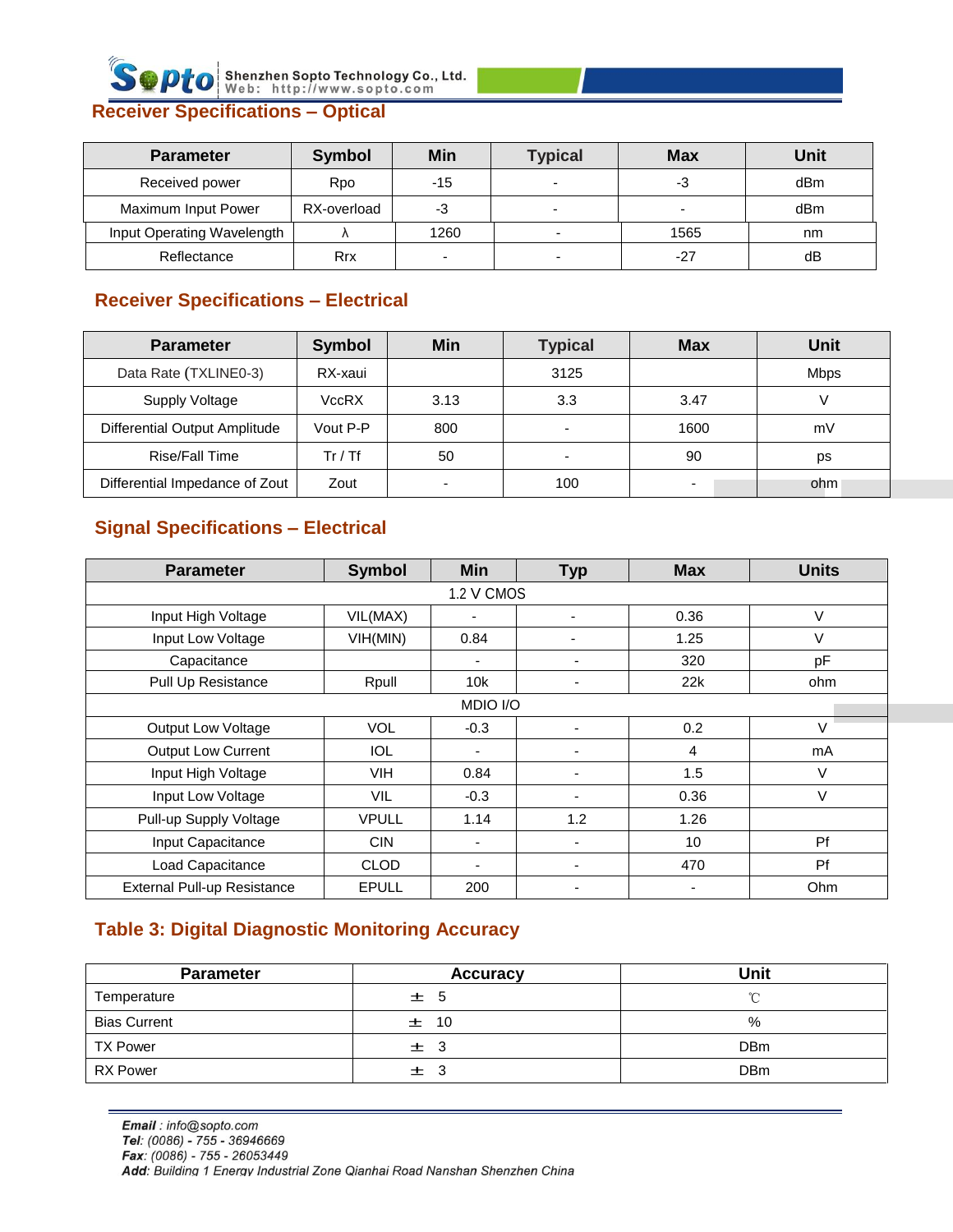

### **Pin Definitions**

| Pin No | <b>Name</b>          | Dir          | <b>Function</b>                                                                                                                                      | <b>Notes</b>   |
|--------|----------------------|--------------|------------------------------------------------------------------------------------------------------------------------------------------------------|----------------|
| 1      | <b>GND</b>           |              | <b>Electrical Ground</b>                                                                                                                             | 1              |
| 2      | <b>GND</b>           |              | <b>Electrical Ground</b>                                                                                                                             | 1              |
| 3      | <b>GND</b>           |              | <b>Electrical Ground</b>                                                                                                                             | $\mathbf{1}$   |
| 4      | 5.0V                 |              | Power                                                                                                                                                | $\overline{c}$ |
| 5      | 3.3V                 |              | Power                                                                                                                                                | $\overline{2}$ |
| 6      | 3.3V                 |              | Power                                                                                                                                                | $\overline{c}$ |
| 7      | $APS = 1.2V$         |              | <b>Adaptive Power Supply</b>                                                                                                                         | $\overline{c}$ |
| 8      | $APS = 1.2V$         |              | <b>Adaptive Power Supply</b>                                                                                                                         | $\overline{2}$ |
| 9      | LASI                 |              | Open Drain Compatible<br>10K-22K pull up on host.<br>Logic High: Normal Operation<br>Logic Low: LASI Asserted                                        | 4              |
| 10     | <b>RESET</b>         | $\mathbf{I}$ | Open Drain compatible.<br>10-22K pull-up on transceiver<br>Logic high = Normal operation<br>Logic $low =$<br>Reset<br>Minimum reset assert time 1 ms | $\overline{4}$ |
| 11     | <b>VEND SPECIFIC</b> |              | Vendor Specific Pin.<br>Leave unconnected when not in use.                                                                                           | 8              |
| 12     | <b>TX ON/OFF</b>     | <sup>1</sup> | Open Drain compatible.<br>10-22K pull-up on transceiver<br>Logic high = Transmitter On (capable)<br>Logic low = Transmitter Off (always)             | 4              |
| 13     | <b>RESERVED</b>      |              | Reserved                                                                                                                                             | $\overline{4}$ |
| 14     | <b>MOD DETECT</b>    | $\circ$      | Pulled low inside module through 1k                                                                                                                  |                |
| 15     | <b>VEND SPECIFIC</b> |              | Vendor Specific Pin.<br>Leave unconnected when not in use.                                                                                           | 8              |
| 16     | <b>VEND SPECIFIC</b> |              | Vendor Specific Pin.<br>Leave unconnected when not in use.                                                                                           | 8              |
| 17     | <b>MDIO</b>          | I/O          | Management Data IO                                                                                                                                   | 4, 5           |
| 18     | <b>MDC</b>           |              | Management Data Clock                                                                                                                                | 4, 5           |
| 19     | PRTAD4               | ı            | Port Address Bit 4 (Low = 0)                                                                                                                         | $\overline{4}$ |
| 20     | PRTAD <sub>3</sub>   | ı            | Port Address Bit 3 (Low = $0$ )                                                                                                                      | $\overline{4}$ |
| 21     | PRTAD <sub>2</sub>   | $\mathbf{I}$ | Port Address Bit 2 (Low = $0$ )                                                                                                                      | 4              |
| 22     | PRTAD1               |              | Port Address Bit 1 (Low = 0)                                                                                                                         | $\overline{4}$ |
| 23     | PRTAD0               |              | Port Address Bit 0 (Low = $0$ )                                                                                                                      | $\overline{4}$ |
| 24     | <b>VEND SPECIFIC</b> |              | Vendor Specific Pin.<br>Leave unconnected when not in use.                                                                                           | 8              |
| 25     | APS SET              |              | Feedback input for APS                                                                                                                               |                |
| 26     | RESERVED             |              | Reserved for Avalanche Photodiode use.                                                                                                               | 8              |
| 27     | APS SENSE            |              | <b>APS Sense Connection</b>                                                                                                                          |                |
| 28     | $APS = 1.2V$         |              | <b>Adaptive Power Supply</b>                                                                                                                         | $\overline{c}$ |
| 29     | $APS = 1.2V$         |              | <b>Adaptive Power Supply</b>                                                                                                                         | $\overline{c}$ |
| 30     | 3.3V                 |              | Power                                                                                                                                                | $\overline{c}$ |
| 31     | 3.3V                 |              | Power                                                                                                                                                | $\overline{c}$ |
| 32     | 5.0V                 |              | Power                                                                                                                                                | $\overline{c}$ |
| 33     | <b>GND</b>           |              | <b>Electrical Ground</b>                                                                                                                             | $\mathbf{1}$   |
| 34     | <b>GND</b>           |              | <b>Electrical Ground</b>                                                                                                                             | $\mathbf{1}$   |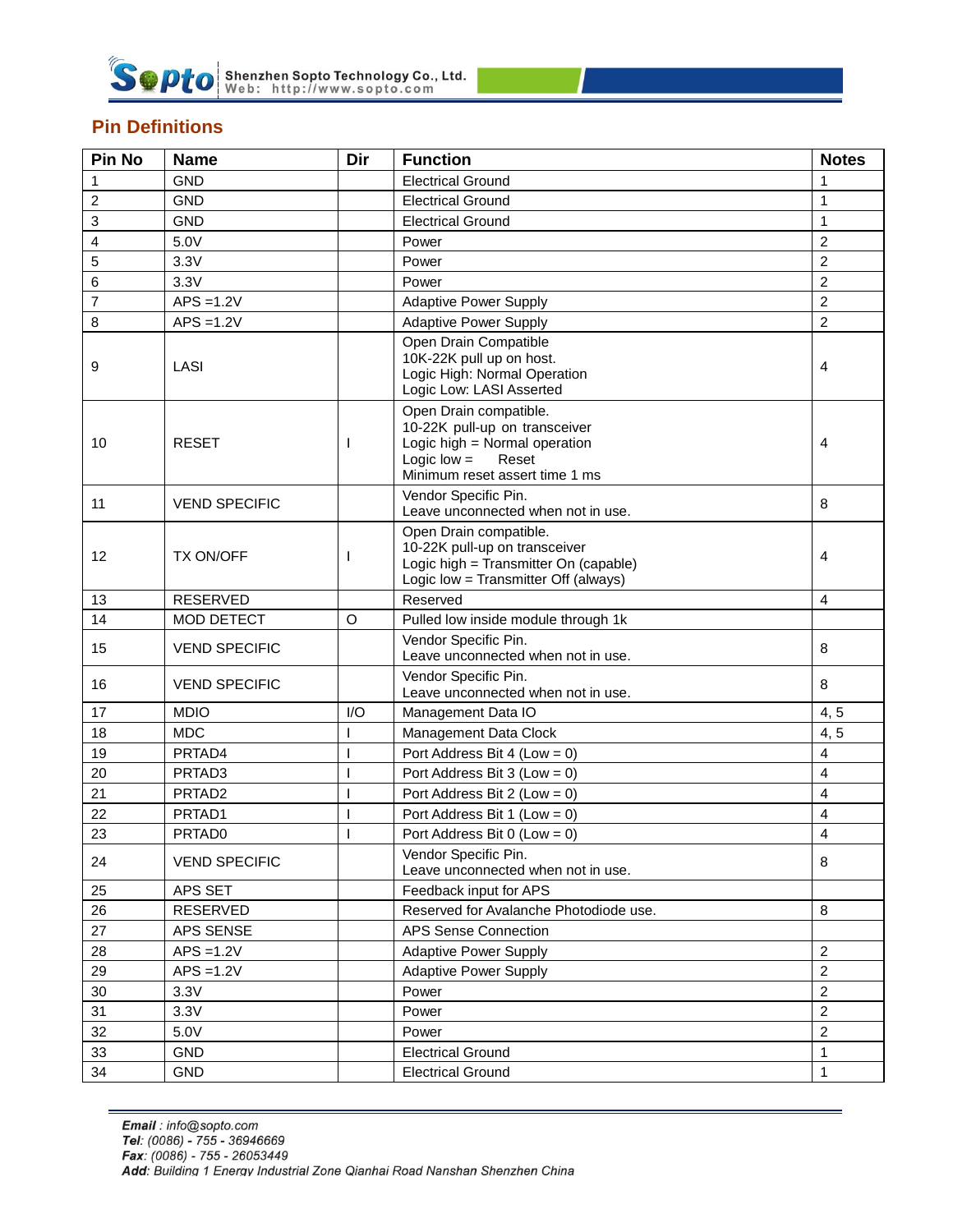

**Septo** Shenzhen Sopto Technology Co., Ltd.

|    | web: http://www.sopto.com |                          |                            |                |
|----|---------------------------|--------------------------|----------------------------|----------------|
| 35 | <b>GND</b>                |                          | <b>Electrical Ground</b>   | $\mathbf{1}$   |
| 36 | <b>GND</b>                |                          | <b>Electrical Ground</b>   | $\mathbf{1}$   |
| 37 | <b>GND</b>                |                          | <b>Electrical Ground</b>   | $\mathbf{1}$   |
| 38 | <b>RESERVED</b>           |                          | Reserved                   |                |
| 39 | <b>RESERVED</b>           |                          | Reserved                   |                |
| 40 | <b>GND</b>                |                          | <b>Electrical Ground</b>   | $\mathbf{1}$   |
| 41 | RX LANE0+                 | $\circ$                  | Module XAUI Output Lane 0+ | $\overline{7}$ |
| 42 | RX LANE0-                 | $\circ$                  | Module XAUI Output Lane 0- | $\overline{7}$ |
| 43 | <b>GND</b>                |                          | <b>Electrical Ground</b>   | $\mathbf{1}$   |
| 44 | RX LANE1+                 | $\circ$                  | Module XAUI Output Lane 1+ | $\overline{7}$ |
| 45 | RX LANE1-                 | $\circ$                  | Module XAUI Output Lane 1- | $\overline{7}$ |
| 46 | <b>GND</b>                |                          | <b>Electrical Ground</b>   | $\mathbf{1}$   |
| 47 | RX LANE2+                 | $\circ$                  | Module XAUI Output Lane 2+ | $\overline{7}$ |
| 48 | RX LANE2-                 | $\circ$                  | Module XAUI Output Lane 2- | $\overline{7}$ |
| 49 | <b>GND</b>                |                          | <b>Electrical Ground</b>   | $\mathbf{1}$   |
| 50 | RX LANE3+                 | $\circ$                  | Module XAUI Output Lane 3+ | $\overline{7}$ |
| 51 | RX LANE3-                 | $\circ$                  | Module XAUI Output Lane 3- | $\overline{7}$ |
| 52 | <b>GND</b>                |                          | <b>Electrical Ground</b>   | $\mathbf{1}$   |
| 53 | <b>GND</b>                |                          | <b>Electrical Ground</b>   | $\mathbf{1}$   |
| 54 | <b>GND</b>                |                          | <b>Electrical Ground</b>   | $\mathbf{1}$   |
| 55 | TX LANE0+                 | $\mathbf{I}$             | Module XAUI Input Lane 0+  | $\overline{7}$ |
| 56 | TX LANE0-                 | $\mathbf{I}$             | Module XAUI Input Lane 0-  | $\overline{7}$ |
| 57 | <b>GND</b>                |                          | <b>Electrical Ground</b>   | $\mathbf{1}$   |
| 58 | TX LANE1+                 | $\mathbf{I}$             | Module XAUI Input Lane 1+  | $\overline{7}$ |
| 59 | TX LANE1-                 | $\mathbf{I}$             | Module XAUI Input Lane 1-  | $\overline{7}$ |
| 60 | <b>GND</b>                |                          | <b>Electrical Ground</b>   | $\mathbf{1}$   |
| 61 | TX LANE2+                 | $\mathbf{I}$             | Module XAUI Input Lane 2+  | $\overline{7}$ |
| 62 | TX LANE2-                 | $\overline{1}$           | Module XAUI Input Lane 2-  | $\overline{7}$ |
| 63 | <b>GND</b>                |                          | <b>Electrical Ground</b>   | $\mathbf{1}$   |
| 64 | TX LANE3+                 | $\overline{1}$           | Module XAUI Input Lane 3+  | $\overline{7}$ |
| 65 | TX LANE3-                 | $\overline{\phantom{a}}$ | Module XAUI Input Lane 3-  | $\overline{7}$ |
| 66 | <b>GND</b>                |                          | <b>Electrical Ground</b>   | $\mathbf{1}$   |
| 67 | <b>RESERVED</b>           |                          | Reserved                   |                |
| 68 | <b>RESERVED</b>           |                          | Reserved                   |                |
| 69 | <b>GND</b>                |                          | <b>Electrical Ground</b>   | 1              |
| 70 | <b>GND</b>                |                          | <b>Electrical Ground</b>   | $\mathbf{1}$   |
|    |                           |                          |                            |                |

Notes:

1) Ground connections are common for TX and RX.

2) All connector contacts are rated at 0.5A nominal.

4) 1.2V CMOS compatible.

5) MDIO and MDC timing must comply with IEEE802.3ae, Clause 45.3

7) XAUI output characteristics should comply with IEEE802.3ae Clause 47.

8) Transceivers will be MSA compliant when no signals are present on the vendor specific pins.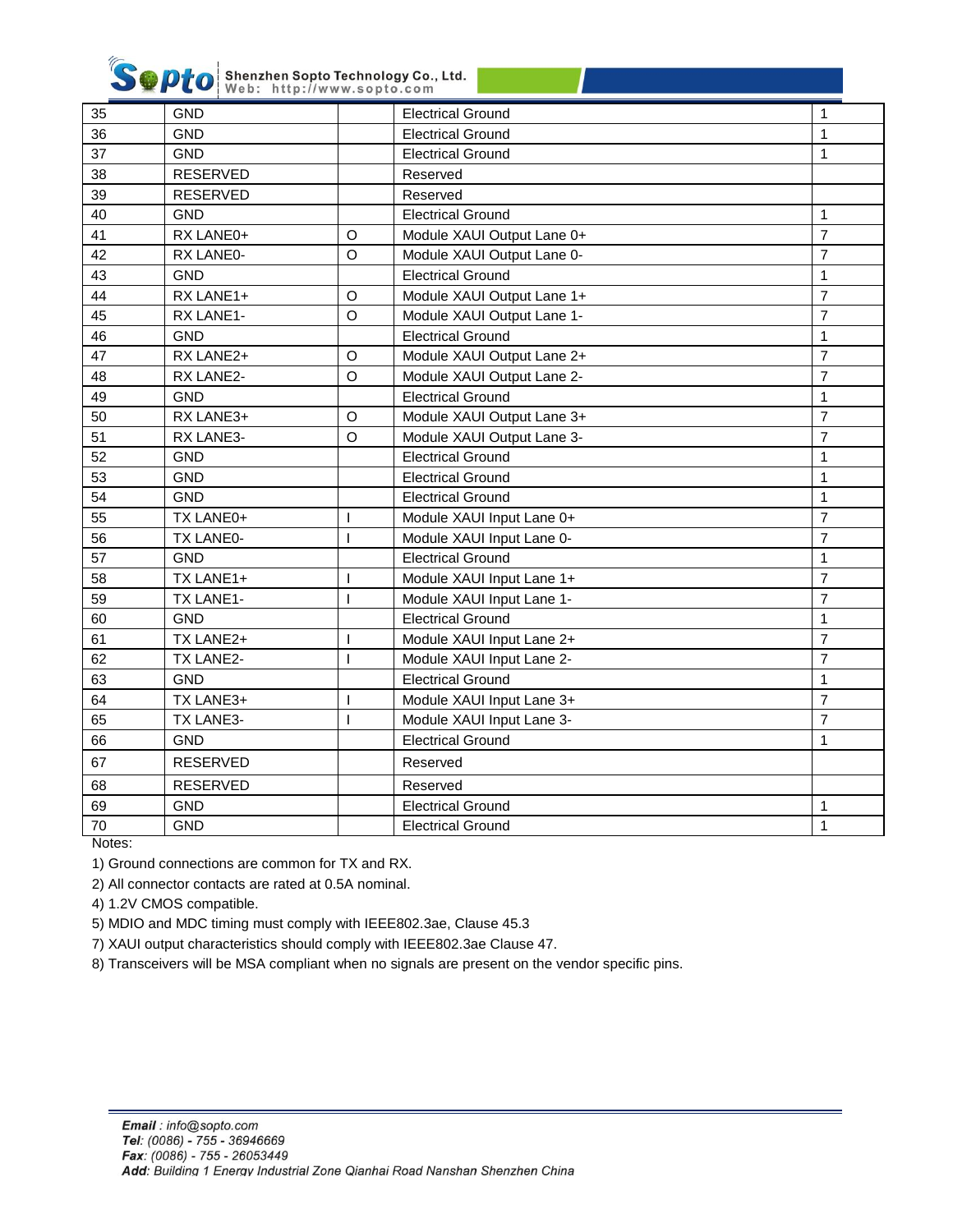

|              | 70 | GND       |
|--------------|----|-----------|
|              | 69 | GND       |
|              | 68 | RESERVED  |
|              | 67 | RESERVED  |
|              | 66 | GND       |
|              | 65 | TX LANE3- |
|              | 64 | TX LANE3+ |
|              | 63 | GND       |
|              | 62 | TX LANE2- |
|              | 61 | TX LANE2+ |
|              | 60 | GND       |
|              | 59 | TX LANE1- |
|              | 58 | TX LANE1+ |
|              | 57 | GND       |
|              | 56 | TX LANED- |
|              | 55 | TX LANE0+ |
| Toward Bezel | 54 | GND       |
|              | 53 | GND       |
|              | 52 | GND       |
|              | 51 | RX LANE3- |
|              | 50 | RX LANE3+ |
|              | 49 | GND       |
|              | 48 | RX LANE2- |
|              | 47 | RX LANE2+ |
|              | 46 | GND       |
|              | 45 | RX LANE1- |
|              | 44 | RX LANE1+ |
|              | 43 | GND       |
|              | 42 | RX LANE0- |
|              | 41 | RX LANE0+ |
|              | 40 | GND       |
|              | 39 | RESERVED  |
|              | 38 | RESERVED  |
|              | 37 | GND       |
|              | 36 | GND       |

| 1  | GND                  |
|----|----------------------|
| 2  | GND                  |
| 3  | GND                  |
| 4  | 5.0V                 |
| 5  | 3.3V                 |
| 6  | 3.3V                 |
| 7  | APS                  |
| 8  | APS                  |
| 9  | LASI                 |
| 10 | RESET                |
| 11 | <b>VEND SPECIFIC</b> |
| 12 | TX ON/OFF            |
| 13 | RESERVED             |
| 14 | MOD DETECT           |
| 15 | VEND SPECIFIC        |
| 16 | <b>VEND SPECIFIC</b> |
| 17 | MDIO                 |
| 18 | MDC                  |
| 19 | PRTAD4               |
| 20 | PRTAD3               |
| 21 | PRTAD2               |
| 22 | PRTAD1               |
| 23 | PRTAD0               |
| 24 | VEND SPECIFIC        |
| 25 | APS SET              |
| 26 | RESERVED             |
| 27 | APS SENSE            |
| 28 | APS                  |
| 29 | APS                  |
| 30 | 3.3V                 |
| 31 | 3.3V                 |
| 32 | 5.0V                 |
| 33 | GND                  |
| 34 | GND                  |
| 35 | GND                  |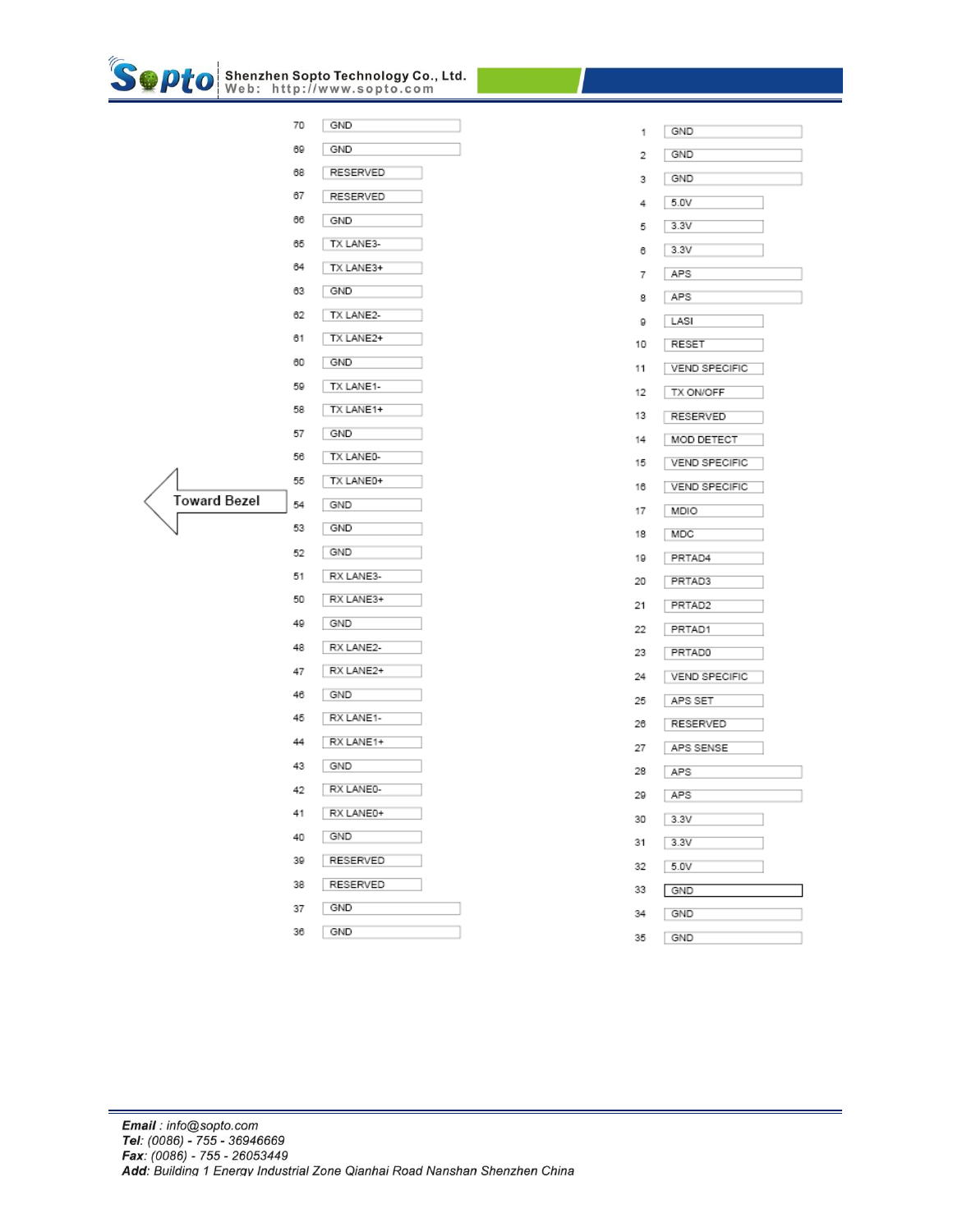



**Figure1.**Electrical Pin-out Details